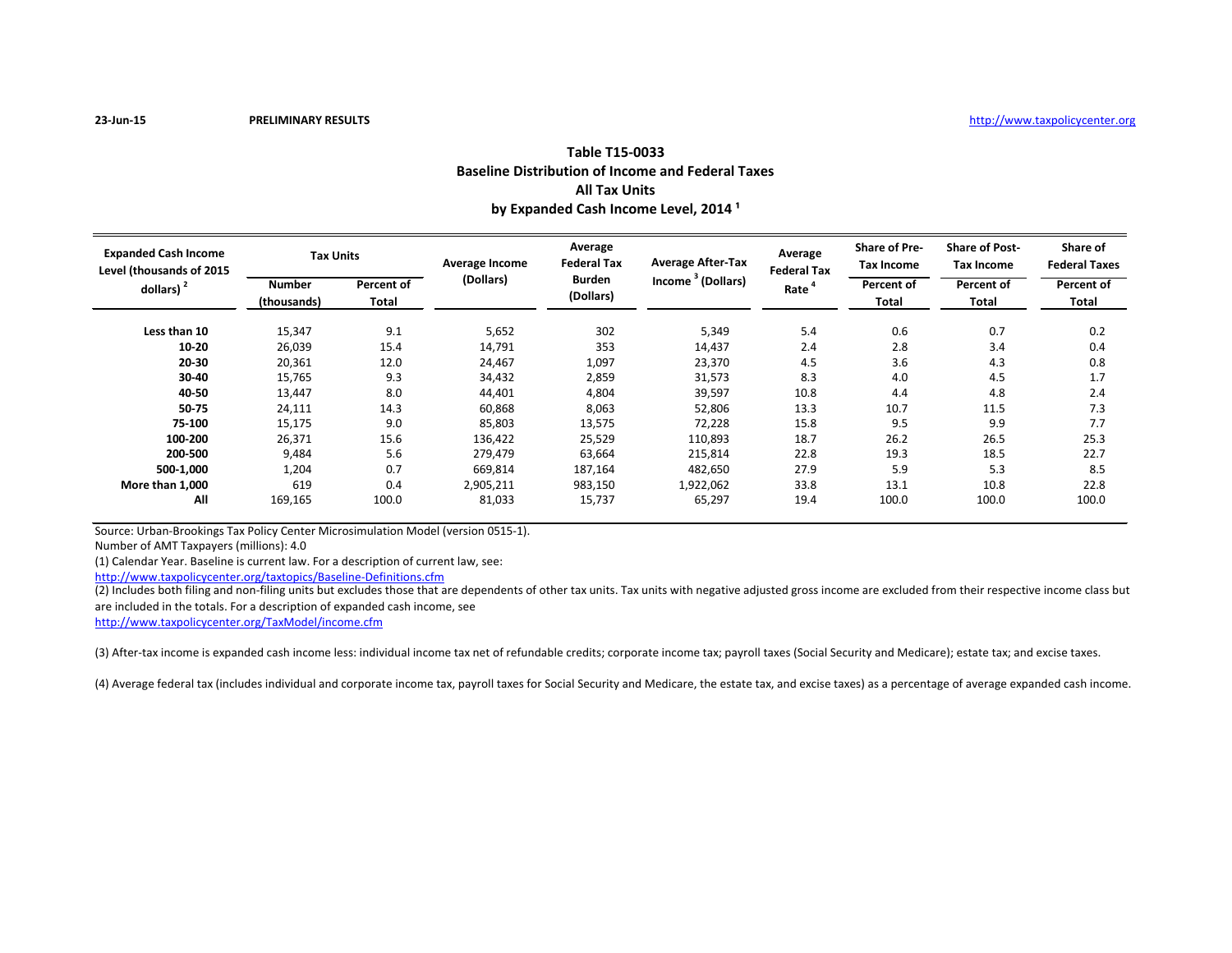| Table T15-0033                                           |
|----------------------------------------------------------|
| <b>Baseline Distribution of Income and Federal Taxes</b> |
| <b>Single Tax Units</b>                                  |
| by Expanded Cash Income Level, 2014 <sup>1</sup>         |

| <b>Expanded Cash Income</b><br>Level (thousands of 2015<br>dollars) $2$ | <b>Tax Units</b>             |                     | <b>Average Income</b> | Average<br><b>Federal Tax</b> | <b>Average After-Tax</b>      | Average<br><b>Federal Tax</b> | <b>Share of Pre-</b><br><b>Tax Income</b> | <b>Share of Post-</b><br><b>Tax Income</b> | Share of<br><b>Federal Taxes</b> |
|-------------------------------------------------------------------------|------------------------------|---------------------|-----------------------|-------------------------------|-------------------------------|-------------------------------|-------------------------------------------|--------------------------------------------|----------------------------------|
|                                                                         | <b>Number</b><br>(thousands) | Percent of<br>Total | (Dollars)             | <b>Burden</b><br>(Dollars)    | Income <sup>3</sup> (Dollars) | Rate <sup>4</sup>             | <b>Percent of</b><br><b>Total</b>         | Percent of<br>Total                        | Percent of<br>Total              |
| Less than 10                                                            | 13,349                       | 15.6                | 5,611                 | 397                           | 5,213                         | 7.1                           | 2.1                                       | 2.4                                        | 0.8                              |
| $10 - 20$                                                               | 19,899                       | 23.3                | 14,645                | 790                           | 13,855                        | 5.4                           | 8.1                                       | 9.3                                        | 2.4                              |
| $20 - 30$                                                               | 12,868                       | 15.1                | 24,370                | 2,096                         | 22,274                        | 8.6                           | 8.7                                       | 9.7                                        | 4.2                              |
| $30 - 40$                                                               | 9,210                        | 10.8                | 34,377                | 4,160                         | 30,218                        | 12.1                          | 8.8                                       | 9.4                                        | 5.9                              |
| 40-50                                                                   | 7,325                        | 8.6                 | 44,360                | 6,386                         | 37,973                        | 14.4                          | 9.0                                       | 9.4                                        | 7.3                              |
| 50-75                                                                   | 10,798                       | 12.7                | 60,250                | 10,319                        | 49,931                        | 17.1                          | 18.0                                      | 18.2                                       | 17.3                             |
| 75-100                                                                  | 5,023                        | 5.9                 | 85,131                | 16,835                        | 68,296                        | 19.8                          | 11.9                                      | 11.6                                       | 13.1                             |
| 100-200                                                                 | 5,129                        | 6.0                 | 129,213               | 28,420                        | 100,792                       | 22.0                          | 18.4                                      | 17.5                                       | 22.6                             |
| 200-500                                                                 | 945                          | 1.1                 | 266,567               | 69,242                        | 197,326                       | 26.0                          | 7.0                                       | 6.3                                        | 10.1                             |
| 500-1,000                                                               | 99                           | 0.1                 | 683,166               | 215,214                       | 467,952                       | 31.5                          | 1.9                                       | 1.6                                        | 3.3                              |
| More than 1.000                                                         | 72                           | 0.1                 | 3,073,879             | 1,131,941                     | 1,941,938                     | 36.8                          | 6.2                                       | 4.7                                        | 12.7                             |
| All                                                                     | 85,369                       | 100.0               | 42,267                | 7,556                         | 34,711                        | 17.9                          | 100.0                                     | 100.0                                      | 100.0                            |

Source: Urban-Brookings Tax Policy Center Microsimulation Model (version 0515-1).

Number of AMT Taxpayers (millions): 4.0

(1) Calendar Year. Baseline is current law. For a description of current law, see:

<http://www.taxpolicycenter.org/taxtopics/Baseline-Definitions.cfm>

(2) Includes both filing and non-filing units but excludes those that are dependents of other tax units. Tax units with negative adjusted gross income are excluded from their respective income class but are included in the totals. For a description of expanded cash income, see

<http://www.taxpolicycenter.org/TaxModel/income.cfm>

(3) After-tax income is expanded cash income less: individual income tax net of refundable credits; corporate income tax; payroll taxes (Social Security and Medicare); estate tax; and excise taxes.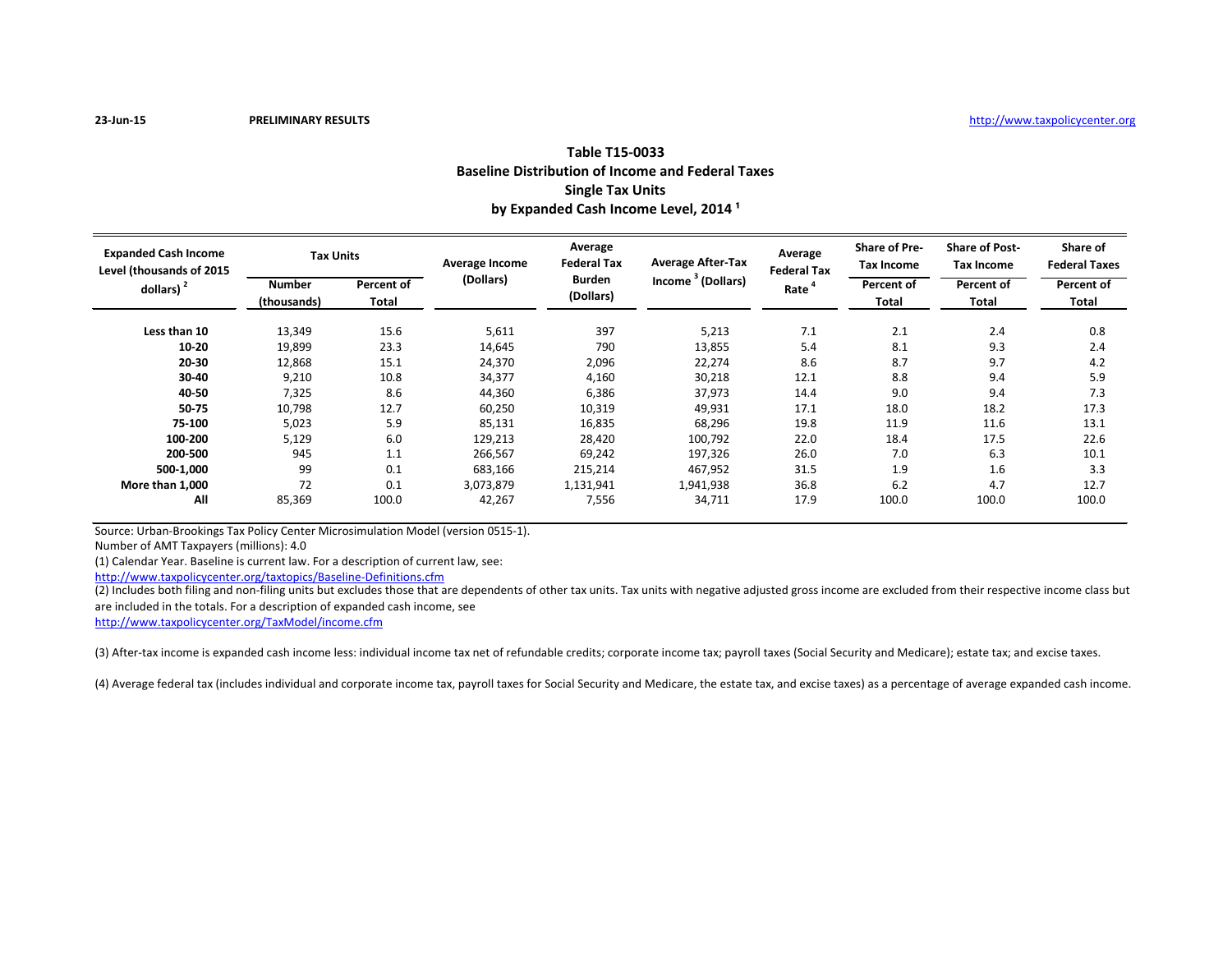## **Table T15-0033 Baseline Distribution of Income and Federal Taxes Married Tax Units Filing Jointly** by Expanded Cash Income Level, 2014<sup>1</sup>

| <b>Expanded Cash Income</b><br>Level (thousands of 2015<br>dollars) $2$ | <b>Tax Units</b>             |                     | <b>Average Income</b> | Average<br><b>Federal Tax</b> | <b>Average After-Tax</b>      | Average<br><b>Federal Tax</b> | <b>Share of Pre-</b><br>Tax Income | <b>Share of Post-</b><br>Tax Income | Share of<br><b>Federal Taxes</b> |
|-------------------------------------------------------------------------|------------------------------|---------------------|-----------------------|-------------------------------|-------------------------------|-------------------------------|------------------------------------|-------------------------------------|----------------------------------|
|                                                                         | <b>Number</b><br>(thousands) | Percent of<br>Total | (Dollars)             | <b>Burden</b><br>(Dollars)    | Income <sup>3</sup> (Dollars) | Rate <sup>4</sup>             | <b>Percent of</b><br>Total         | Percent of<br>Total                 | Percent of<br>Total              |
| Less than 10                                                            | 852                          | 1.5                 | 4,904                 | 32                            | 4,872                         | 0.7                           | 0.1                                | 0.1                                 |                                  |
| $10 - 20$                                                               | 2,031                        | 3.5                 | 15,374                | $-53$                         | 15,427                        | $-0.4$                        | 0.4                                | 0.5                                 |                                  |
| $20 - 30$                                                               | 2,987                        | 5.2                 | 24,709                | $-51$                         | 24,760                        | $-0.2$                        | 0.9                                | 1.1                                 |                                  |
| 30-40                                                                   | 2,994                        | 5.2                 | 34,601                | 966                           | 33,635                        | 2.8                           | 1.2                                | 1.5                                 | 0.2                              |
| 40-50                                                                   | 3,049                        | 5.3                 | 44,626                | 2,630                         | 41,996                        | 5.9                           | 1.6                                | 1.9                                 | 0.4                              |
| 50-75                                                                   | 8,317                        | 14.4                | 61,928                | 5,826                         | 56,102                        | 9.4                           | 5.9                                | 6.8                                 | 2.6                              |
| 75-100                                                                  | 7,922                        | 13.7                | 86,386                | 11,597                        | 74,789                        | 13.4                          | 7.9                                | 8.6                                 | 5.0                              |
| 100-200                                                                 | 19,167                       | 33.3                | 139,097               | 24,728                        | 114,369                       | 17.8                          | 30.6                               | 31.9                                | 25.8                             |
| 200-500                                                                 | 8,257                        | 14.3                | 281,246               | 62,935                        | 218,311                       | 22.4                          | 26.7                               | 26.3                                | 28.3                             |
| 500-1,000                                                               | 1,070                        | 1.9                 | 667,996               | 183,971                       | 484,025                       | 27.5                          | 8.2                                | 7.5                                 | 10.7                             |
| More than 1,000                                                         | 522                          | 0.9                 | 2,835,008             | 946,481                       | 1,888,527                     | 33.4                          | 17.0                               | 14.3                                | 26.9                             |
| All                                                                     | 57,647                       | 100.0               | 151,026               | 31,890                        | 119,136                       | 21.1                          | 100.0                              | 100.0                               | 100.0                            |

Source: Urban-Brookings Tax Policy Center Microsimulation Model (version 0515-1).

Number of AMT Taxpayers (millions): 4.0

\* Less than 0.05

(1) Calendar Year. Baseline is current law. For a description of current law, see:

<http://www.taxpolicycenter.org/taxtopics/Baseline-Definitions.cfm>

(2) Includes both filing and non-filing units but excludes those that are dependents of other tax units. Tax units with negative adjusted gross income are excluded from their respective income class but are included in the totals. For a description of expanded cash income, see

<http://www.taxpolicycenter.org/TaxModel/income.cfm>

(3) After-tax income is expanded cash income less: individual income tax net of refundable credits; corporate income tax; payroll taxes (Social Security and Medicare); estate tax; and excise taxes.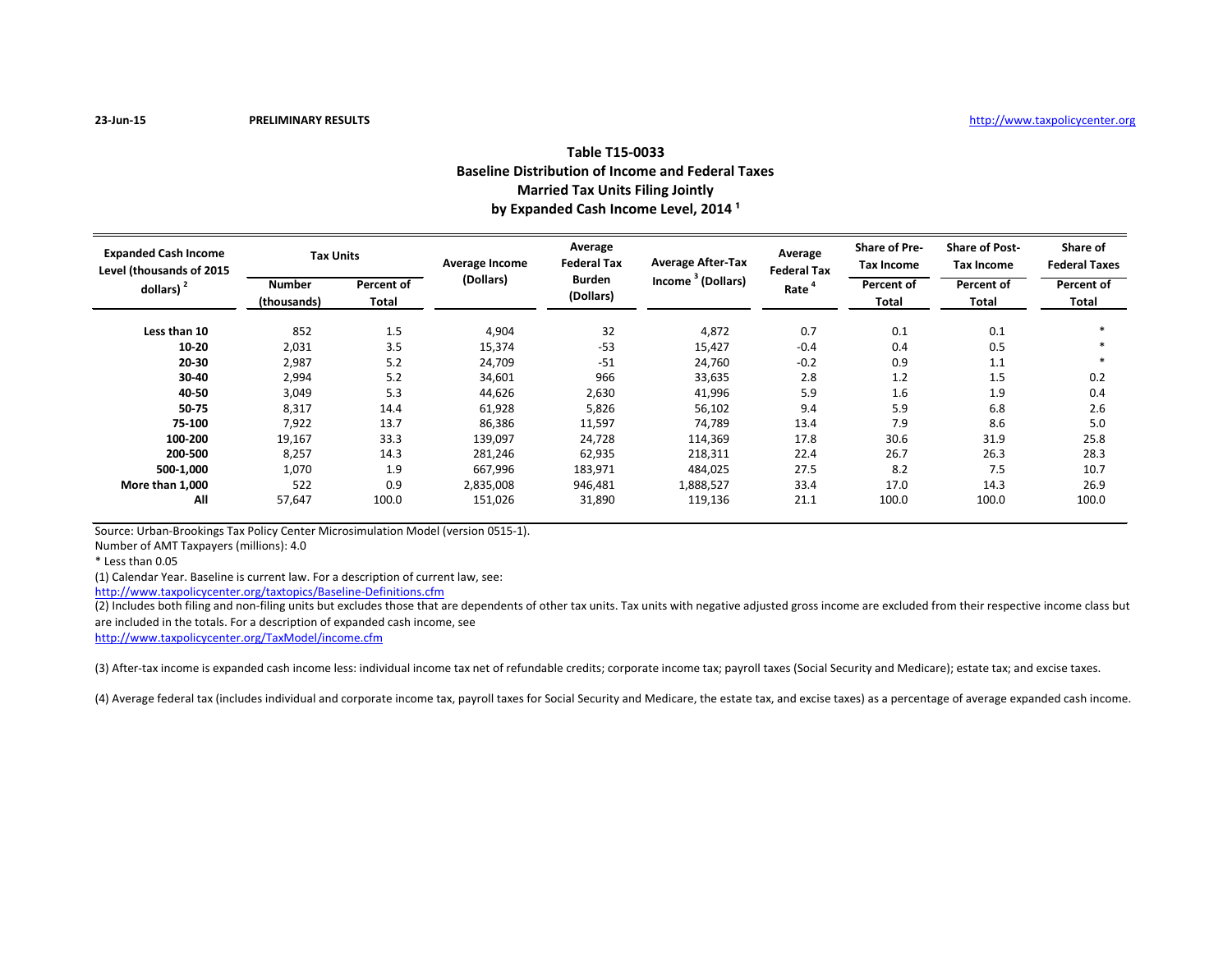## **Table T15-0033 Baseline Distribution of Income and Federal Taxes Head of Household Tax Units** by Expanded Cash Income Level, 2014<sup>1</sup>

| <b>Expanded Cash Income</b><br>Level (thousands of 2015<br>dollars) $2$ | <b>Tax Units</b>             |                            | <b>Average Income</b> | Average<br><b>Federal Tax</b> | <b>Average After-Tax</b>      | Average<br><b>Federal Tax</b> | <b>Share of Pre-</b><br><b>Tax Income</b> | <b>Share of Post-</b><br>Tax Income | Share of<br><b>Federal Taxes</b> |
|-------------------------------------------------------------------------|------------------------------|----------------------------|-----------------------|-------------------------------|-------------------------------|-------------------------------|-------------------------------------------|-------------------------------------|----------------------------------|
|                                                                         | <b>Number</b><br>(thousands) | Percent of<br><b>Total</b> | (Dollars)             | <b>Burden</b><br>(Dollars)    | Income <sup>3</sup> (Dollars) | Rate <sup>4</sup>             | <b>Percent of</b><br><b>Total</b>         | Percent of<br>Total                 | Percent of<br>Total              |
| Less than 10                                                            | 1,002                        | 4.3                        | 6,824                 | $-795$                        | 7,619                         | $-11.7$                       | 0.6                                       | 0.7                                 | $-0.7$                           |
| $10 - 20$                                                               | 3,823                        | 16.4                       | 15,232                | $-1,797$                      | 17,030                        | $-11.8$                       | 5.0                                       | 6.3                                 | $-5.6$                           |
| $20 - 30$                                                               | 4,160                        | 17.8                       | 24,560                | $-1,364$                      | 25,923                        | $-5.6$                        | 8.8                                       | 10.4                                | $-4.6$                           |
| 30-40                                                                   | 3,212                        | 13.8                       | 34,435                | 593                           | 33,842                        | 1.7                           | 9.5                                       | 10.4                                | 1.6                              |
| 40-50                                                                   | 2,762                        | 11.8                       | 44,260                | 2,716                         | 41,543                        | 6.1                           | 10.5                                      | 11.0                                | 6.1                              |
| 50-75                                                                   | 4,450                        | 19.1                       | 60,416                | 6,393                         | 54,023                        | 10.6                          | 23.1                                      | 23.1                                | 23.3                             |
| 75-100                                                                  | 1,918                        | 8.2                        | 85,046                | 12,648                        | 72,398                        | 14.9                          | 14.0                                      | 13.3                                | 19.8                             |
| 100-200                                                                 | 1,721                        | 7.4                        | 128,720               | 24,816                        | 103,904                       | 19.3                          | 19.0                                      | 17.2                                | 34.9                             |
| 200-500                                                                 | 213                          | 0.9                        | 269,380               | 64,297                        | 205,083                       | 23.9                          | 4.9                                       | 4.2                                 | 11.2                             |
| 500-1,000                                                               | 21                           | 0.1                        | 685,676               | 202,403                       | 483,273                       | 29.5                          | 1.3                                       | 1.0                                 | 3.5                              |
| More than 1,000                                                         | 12                           | 0.1                        | 3,172,993             | 1,053,256                     | 2,119,737                     | 33.2                          | 3.3                                       | 2.5                                 | 10.4                             |
| All                                                                     | 23,343                       | 100.0                      | 49,873                | 5,241                         | 44,632                        | 10.5                          | 100.0                                     | 100.0                               | 100.0                            |

Source: Urban-Brookings Tax Policy Center Microsimulation Model (version 0515-1).

Number of AMT Taxpayers (millions): 4.0

(1) Calendar Year. Baseline is current law. For a description of current law, see:

<http://www.taxpolicycenter.org/taxtopics/Baseline-Definitions.cfm>

(2) Includes both filing and non-filing units but excludes those that are dependents of other tax units. Tax units with negative adjusted gross income are excluded from their respective income class but are included in the totals. For a description of expanded cash income, see

<http://www.taxpolicycenter.org/TaxModel/income.cfm>

(3) After-tax income is expanded cash income less: individual income tax net of refundable credits; corporate income tax; payroll taxes (Social Security and Medicare); estate tax; and excise taxes.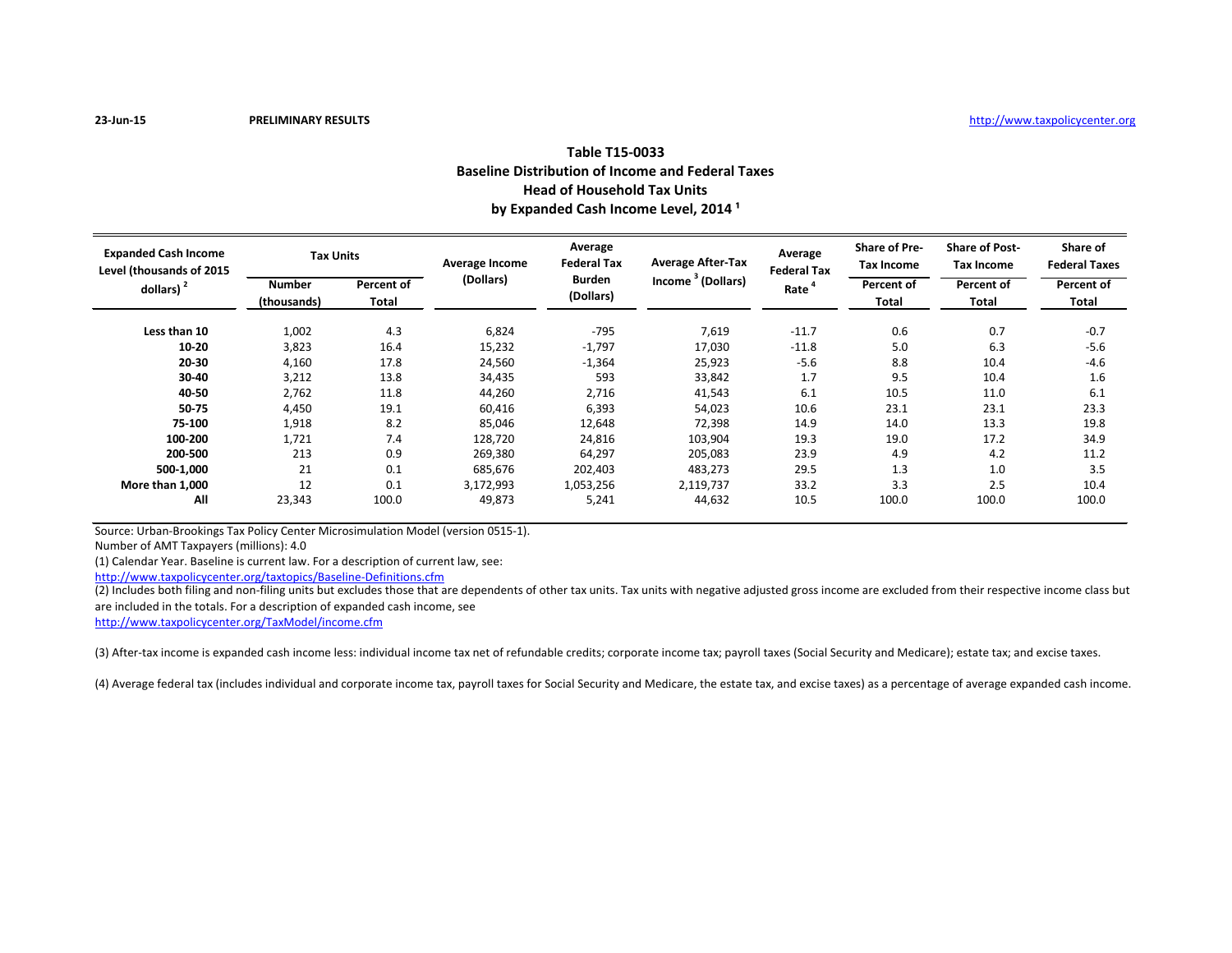## **Table T15-0033 Baseline Distribution of Income and Federal Taxes Tax Units with Children** by Expanded Cash Income Level, 2014<sup>1</sup>

| <b>Expanded Cash Income</b><br>Level (thousands of 2015<br>dollars) $2$ | <b>Tax Units</b>      |                     | <b>Average Income</b> | Average<br><b>Federal Tax</b> | <b>Average After-Tax</b>      | Average<br><b>Federal Tax</b> | <b>Share of Pre-</b><br>Tax Income | <b>Share of Post-</b><br>Tax Income | Share of<br><b>Federal Taxes</b> |
|-------------------------------------------------------------------------|-----------------------|---------------------|-----------------------|-------------------------------|-------------------------------|-------------------------------|------------------------------------|-------------------------------------|----------------------------------|
|                                                                         | Number<br>(thousands) | Percent of<br>Total | (Dollars)             | <b>Burden</b><br>(Dollars)    | Income <sup>3</sup> (Dollars) | Rate <sup>4</sup>             | <b>Percent of</b><br>Total         | Percent of<br>Total                 | Percent of<br>Total              |
| Less than 10                                                            | 1,309                 | 2.6                 | 6,525                 | $-837$                        | 7,362                         | $-12.8$                       | 0.2                                | 0.2                                 | $-0.1$                           |
| 10-20                                                                   | 4,837                 | 9.8                 | 15,216                | $-1,889$                      | 17,105                        | $-12.4$                       | 1.3                                | 1.8                                 | $-0.8$                           |
| 20-30                                                                   | 5,467                 | 11.0                | 24,622                | $-1,519$                      | 26,141                        | $-6.2$                        | 2.4                                | 3.1                                 | $-0.8$                           |
| 30-40                                                                   | 4,263                 | 8.6                 | 34,499                | 99                            | 34,400                        | 0.3                           | 2.6                                | 3.2                                 |                                  |
| 40-50                                                                   | 3,744                 | 7.6                 | 44,358                | 2,266                         | 42,092                        | 5.1                           | 2.9                                | 3.4                                 | 0.8                              |
| 50-75                                                                   | 7,441                 | 15.0                | 61,030                | 5,877                         | 55,153                        | 9.6                           | 8.0                                | 9.0                                 | 4.0                              |
| 75-100                                                                  | 5,140                 | 10.4                | 86,208                | 11,877                        | 74,331                        | 13.8                          | 7.8                                | 8.3                                 | 5.5                              |
| 100-200                                                                 | 11,280                | 22.7                | 138,978               | 24,516                        | 114,462                       | 17.6                          | 27.6                               | 28.2                                | 25.0                             |
| 200-500                                                                 | 4,884                 | 9.9                 | 284,006               | 63,826                        | 220,180                       | 22.5                          | 24.4                               | 23.5                                | 28.2                             |
| 500-1,000                                                               | 650                   | 1.3                 | 667,490               | 186,453                       | 481,037                       | 27.9                          | 7.6                                | 6.8                                 | 11.0                             |
| More than 1,000                                                         | 318                   | 0.6                 | 2,807,888             | 944,286                       | 1,863,602                     | 33.6                          | 15.7                               | 12.9                                | 27.1                             |
| All                                                                     | 49,603                | 100.0               | 114,647               | 22,309                        | 92,338                        | 19.5                          | 100.0                              | 100.0                               | 100.0                            |

Source: Urban-Brookings Tax Policy Center Microsimulation Model (version 0515-1).

Number of AMT Taxpayers (millions): 4.0

\* Less than 0.05

(1) Calendar year. Baseline is current law. For a description of current law, see:

<http://www.taxpolicycenter.org/taxtopics/Baseline-Definitions.cfm>

(2) Includes both filing and non-filing units but excludes those that are dependents of other tax units. Tax units with negative adjusted gross income are excluded from their respective income class but are included in the totals. For a description of expanded cash income, see

<http://www.taxpolicycenter.org/TaxModel/income.cfm>

(3) After-tax income is expanded cash income less: individual income tax net of refundable credits; corporate income tax; payroll taxes (Social Security and Medicare); estate tax; and excise taxes.